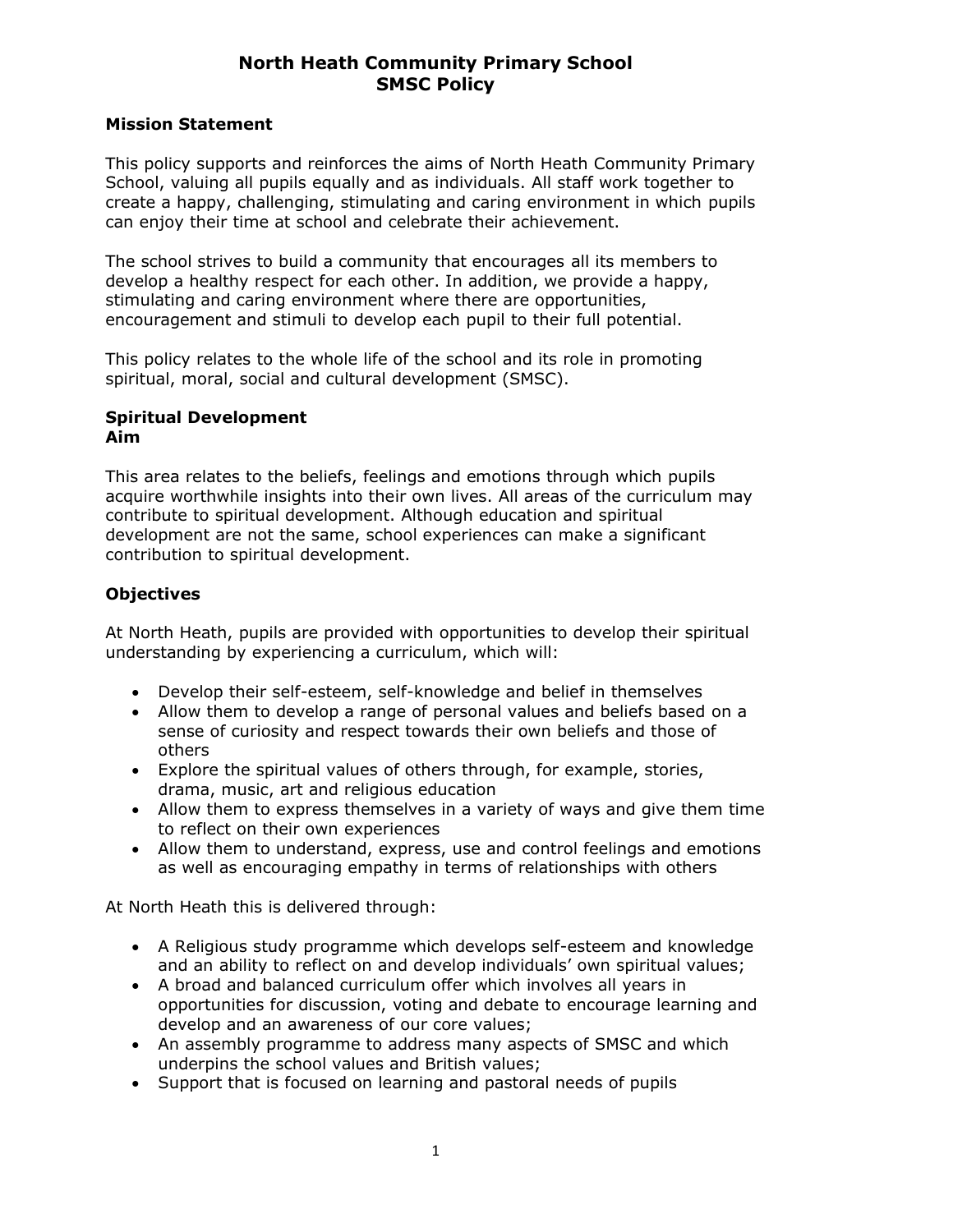- Educational enrichment trips, creative partnerships and visiting speakers that provide pupils with a range of experiences, and which promote a sense of awe and wonder about the world;
- A reflective approach to learning through formative assessment techniques – pupils having ownership and understanding of where they are, where they need to get to and how they are to do it;
- A reward system developing pupil self-esteem through House teams, certificates, and awards at all levels;
- Gallery Council displays of pupil work bring a sense of pride in the work pupils produce and therefore a sense of expressing the talents of the individual;
- The use of School Council to involve pupils in the life of the school and produce their own self-evaluation document.

#### **Moral Development Aim**

Moral development refers to the pupils' knowledge, understanding, intentions, attitudes and behaviour in relation to what is right and wrong.

The school has a well-established Behaviour for Learning Policy and staff promote a supportive approach to the management of challenging behaviour.

# **Objectives**

We promote the concept of excellent behaviour by expecting pupils to:

- wear the correct uniform and conform to uniform rules
- behave sensibly and in a co-operative and polite manner
- act with courtesy and consideration to other pupils, staff and visitors
- respect other people's property
- help keep the environment clean, tidy and litter free
- avoid anti-social behaviour such as bullying or fighting

In lessons, pupils are expected to:

- behave in a way which does not disrupt the learning of others
- take pride in their work
- participate fully with a positive and co-operative manner
- work hard
- listen attentively
- seek help if needed

Outside school or on the way home students are expected to:

- remember that when in uniform the school's reputation depends on the way they behave
- never act in a way which puts your safety or that of others in jeopardy

When using the internet/school network, pupils are expected to: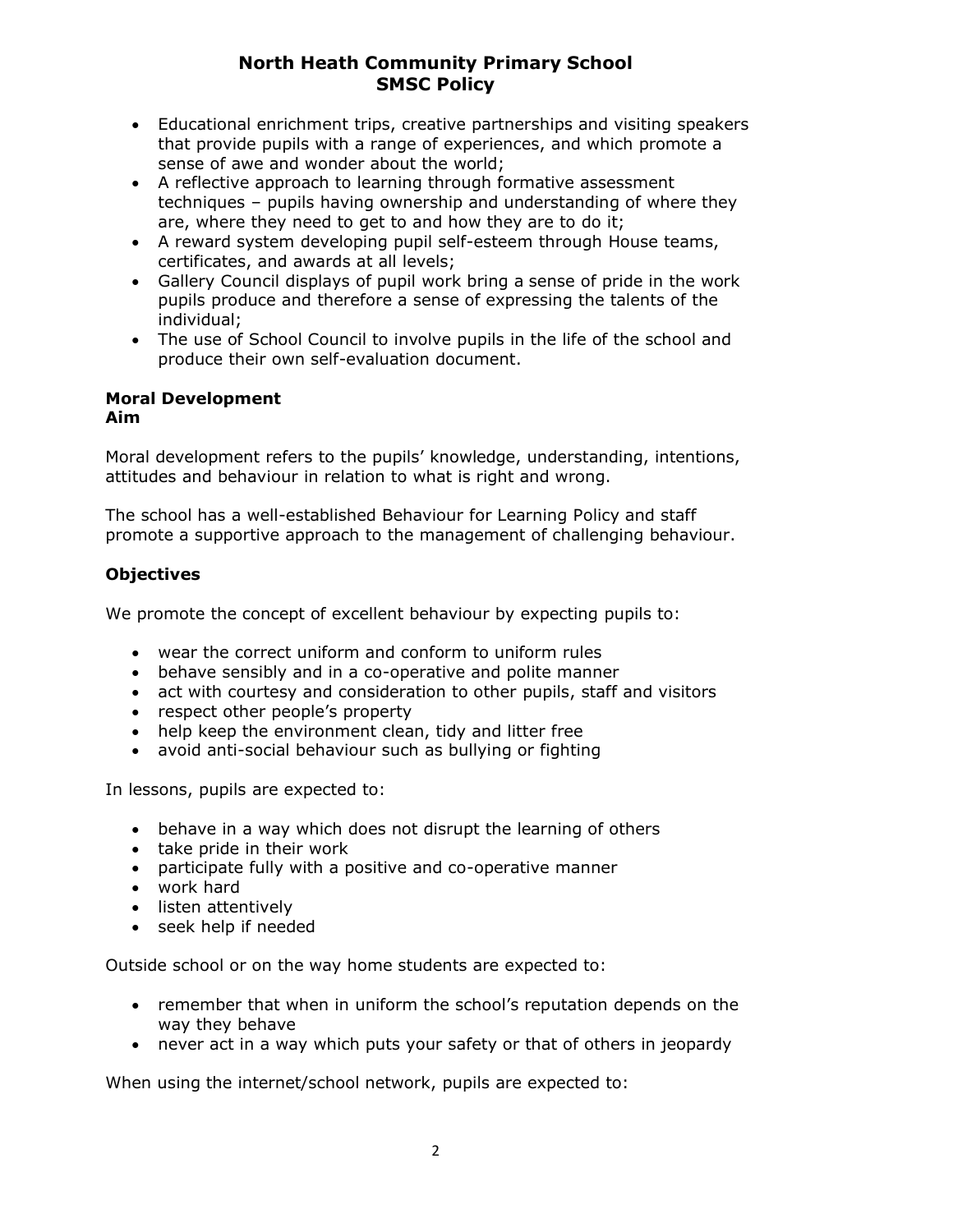- observe all rules as detailed in the Computer User Agreement
- never allow anyone else to know or use their passwords
- act in a safe, responsible/non-offensive way at all times
- understand that all aspects of internet use is monitored and recorded
- be aware that inappropriate use may result in loss of access as well as further sanctions
- report any misuse immediately to a member of staff
- liaise with the School Council to make suggestions about improving school behaviour
- take part in questionnaires and surveys

At North Heath, this is delivered through:

- Clear models of good behaviour from staff and reinforcement of school and classroom rules both inside and outside of lessons
- Rigorous follow up and monitoring of incidents
- The inclusion of moral issues in the curriculum
- Assembly themes on moral issues
- Fund raising activities for nominated charities, in addition to national charity events which give rise to discussion around morality
- The use of pupils in teams across the school: School Council; Prefects; House Captains; Librarians
- Supervised and filtered access to the Internet together with regular assemblies and specific E-Safety events focused on the dangers of the internet and related issues

# **Social Development**

#### **Aim**

Social development relates to the skills and personal qualities necessary for individuals to live and function effectively in society.

### **Objectives**

Pupils are encouraged to:

- Maintain and develop relationships within the school working successfully with other pupils and adults in the school community;
- Respond to the opportunities being offered, to show initiative and to take responsibility for their own learning in the school community;
- Gain an understanding of the wider society through their family and carers, the school, local and wider communities;
- Actively participate in the school community and beyond into the wider community outside of school.

At North Heath we provide opportunities for pupils to:

• Interact with all staff in school and with external partners of the school in an appropriate and outstanding manner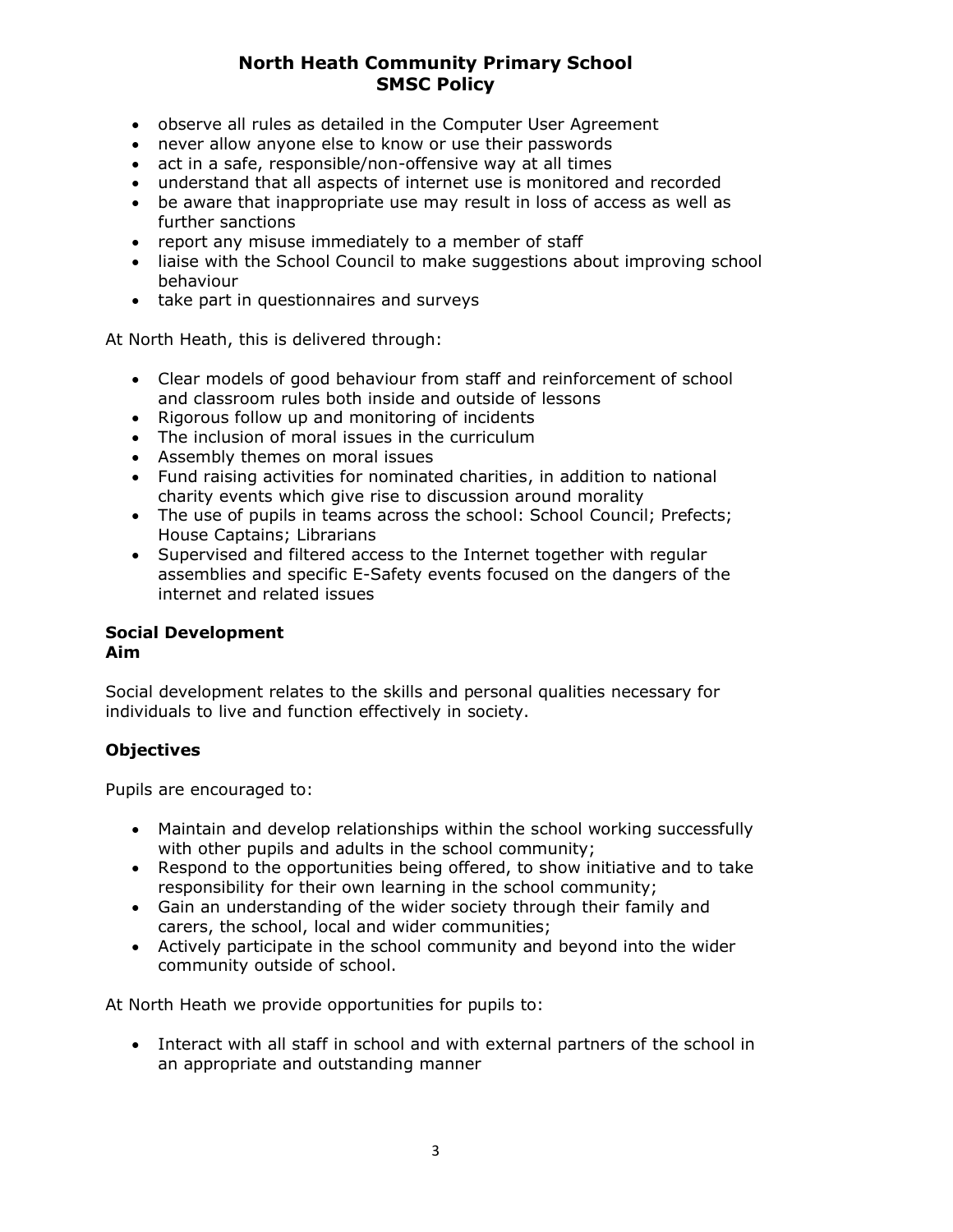- Participate and lead in teams across the school: School Council; House Captains; Prefects; Librarians; Gallery Council; Sports teams; Charity supporters; Librarians; Clubs.
- Elected School Council representatives feedback views, ideas and concerns to their classes and to the Senior Management Team.
- Pupils present a Y6 exit survey to governors each year
- Develop skills in speaking and listening in key reflective work where pupils learn both from teacher interaction and support and also through independent study.
- Participate in the wider community through links with the local community: St Mark's Church and The Holbrook Club.

### **Cultural Development Aim**

Cultural development refers to pupils' increasing understanding and response to those elements, which give societies, and groups their unique character.

The school promotes the cultural traditions of Britain and the ethnic and cultural diversity of the world.

# **Objectives**

Pupils are encouraged to:

- Appreciate, understand and respect aspects of their own and other cultural environments in terms of beliefs, values, attitudes, customs, knowledge and skills
- Recognise that similarities and differences may exist between different societies and groups
- Experience a range of cultural activities in terms of literature, music, technology, art and design, dance, drama, sport and other media
- Broaden, develop and enrich their interests and insights through interacting with opportunities the school and the wider community provides

At North Heath we encourage:

- Educational visits and visitors to experience other cultures and ways of life, including overnight residential trips in both Y5 and Y6
- Educational visits to places of interest such as libraries; museums; galleries; theatres and other schools in order to better understand other cultures and ways of life
- MFL the delivery of French from Year 3, enhancing cultural understanding beyond the UK
- Collective assemblies a themed approach that give rise to many opportunities to explore SMSC and cultural diversity.
- Other events are also celebrated within drama, art, dance and presentations along with specific services such as Harvest, Remembrance, Christmas carol services and celebrations of Easter and other religious festivals.